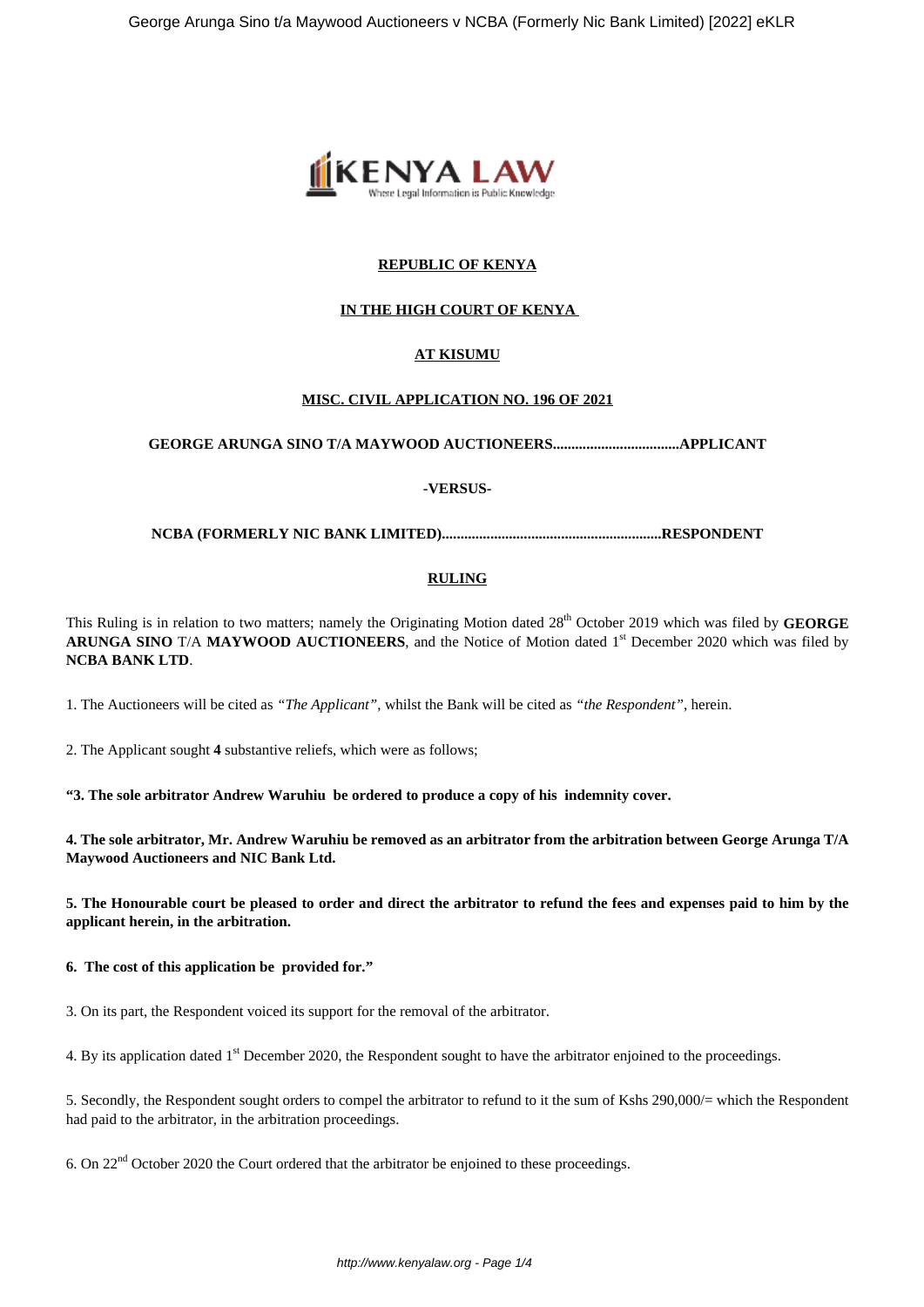7. On 11th March 2021 all the 3 parties consented to the joint hearing of the 2 applications herein. They also decided to canvass the application through written submissions.

8. On the issue concerning the removal of the arbitrator, there was consensus.

9. On his part, the arbitrator deponed thus;

**"24. THAT, there having being (sic!) two challenges to the conduct of the Arbitrator by the parties, it is apparent that the parties have lost all faith in the process and pray that I be discharged from the matter forthwith and for the matter to be heard afresh."**

10. I understand that to mean that the arbitrator is not averse to being relieved of his role.

11. However, he insists that he had undertaken his responsibilities properly, until the matter was almost being concluded. Therefore, the arbitrator believes that it would be improper and unjust to order him to pay back to the Applicant and the Respondent, the funds which they had deposited with him.

12. This Court has to determine whether or not there were reasons to justify the removal of the arbitrator. I need to make that decision because it would enable the Court determine whether or not the arbitrator should repay the deposits to the Applicant and also to the Respondent.

13. The arbitrator was appointed by the Chairman of the **Chartered Institute of Arbitrators, Kenya**, on 17th January 2019.

14. Prior to the said appointment, the Chairman of the **Chartered Institute of Arbitrators** had written to the arbitrator on 29th November 2018, inquiring if the arbitrator would be ready and willing to take up the appointment.

15. When the arbitrator had confirmed his availability to take up the task, he was duly appointed.

16. One of the issues which the Applicant has raised herein is the need for the arbitrator to produce his Professional Indemnity Cover.

17. The arbitrator has not responded to the request for his professional indemnity cover.

18. In the circumstances, I presume that he did not take out a professional indemnity cover in relation to the arbitration herein.

19. Nonetheless, the absence of a professional indemnity cover could not and did not in any manner negate the qualification of the arbitrator to carry out the task that had been given to him.

20. In my understanding, a professional indemnity cover is a form on insurance provided in favour of the professional, so that in the event that a claim is brought against the said professional, arising out of his professional work, the indemnitor would reimburse or compensate the professional for the liability arising from his actions or omissions.

21. Human beings are not infallible. Therefore, even when they do their very best, there is a possibility that they can make mistakes.

22. When a mistake is made, and it causes loss, injury or damage to another person, the person who made the mistake may be sued. If the person who had been sued was held liable, he may not be able to pay the compensation awarded to the injured person. It is for that reason, that prudence dictates that professionals ought to take out professional indemnity cover.

23. I believe that that is the reason why the Chairman of the **Chartered Institute of Arbitrators (Kenya)** reminded the arbitrator of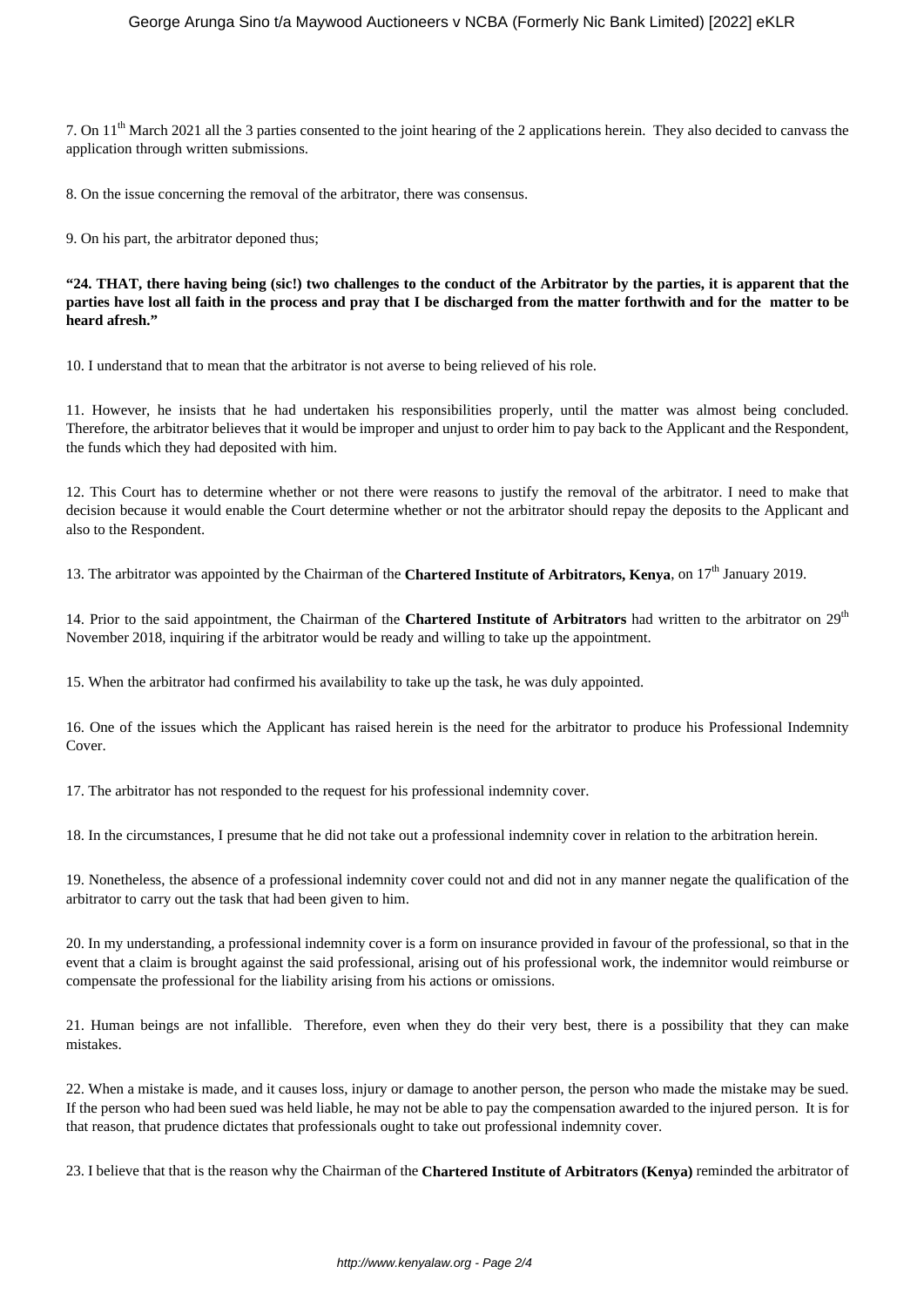the need to ensure that he had taken out an;

## **"adequate professional indemnity cover, as the Kenya Branch does not take on any responsibility arising out of the nomination and performance of arbitrators."**

24. If the arbitrator did not have a professional indemnity cover, and if he were to be held liable arising out of his performance, he would have to take personal responsibility for reimbursing or compensating the party in whose favour a judgment had been made.

### Removal of the Arbitrator

25. In a nutshell, the Applicant insists that the arbitrator was not impartial.

26. When the arbitral proceedings commenced, the Respondent failed to attend, although there was proof that the said Respondent had been duly served.

27. After the matter had gone ahead in the absence of the Respondent, the arbitrator indicated that he would deliver his ruling. That indication was provided on  $20<sup>th</sup>$  August 2019.

28. However, the arbitrator later informed the Applicant that he would not be delivering the ruling within 30 days, as had been scheduled. Instead, the arbitrator directed that there would be a meeting on  $27<sup>th</sup>$  September 2019, to deliberate on the Respondent's request for the ruling to be delayed.

29. After giving consideration to the Respondent's request, the arbitrator issued a peremptory order, through which the award was not just delayed; but the entire proceedings were re-opened.

30. The Applicant felt seriously prejudiced by the said peremptory order, considering that the Respondent had been given every opportunity to participate in the earlier proceedings, but had failed to make use of the said opportunities.

31. In the meantime, the Applicant, who was based at Kisumu, had incurred expenses when travelling to and from Nairobi, to attend the proceedings.

32. In his considered opinion, the Applicant believes that the very least that the arbitrator should have done, was to direct that the Respondent should reimburse him for his expenses, if the proceedings were to resume afresh.

33. Meanwhile, the arbitrator sought and obtained Kshs 290,000/= from the Respondent, on account of the arbitrator's fees.

34. The said sum was in addition to the sum of Kshs 290,000/= which the Applicant had paid at the commencement of the arbitral proceedings. Therefore, the arbitrator has received a total of Kshs 580,000/= from the parties.

35. At paragraph 8 of his affidavit, the arbitrator confirms that the Arbitral Agreement dated 18<sup>th</sup> June 2019 contained a provision which required the parties to deposit the sum of Kshs 290,000/= on account of the Arbitrator's Fees.

36. It is expressly stipulated in the Arbitral Agreement that the deposit of Kshs 290,000/= was to be shared equally between the parties.

37. The arbitrator has now stated that there was mutual agreement that the Respondent should pay Kshs 250,000/=, in addition to the deposit paid by the Applicant.

38. The parties have denied the alleged mutual agreement.